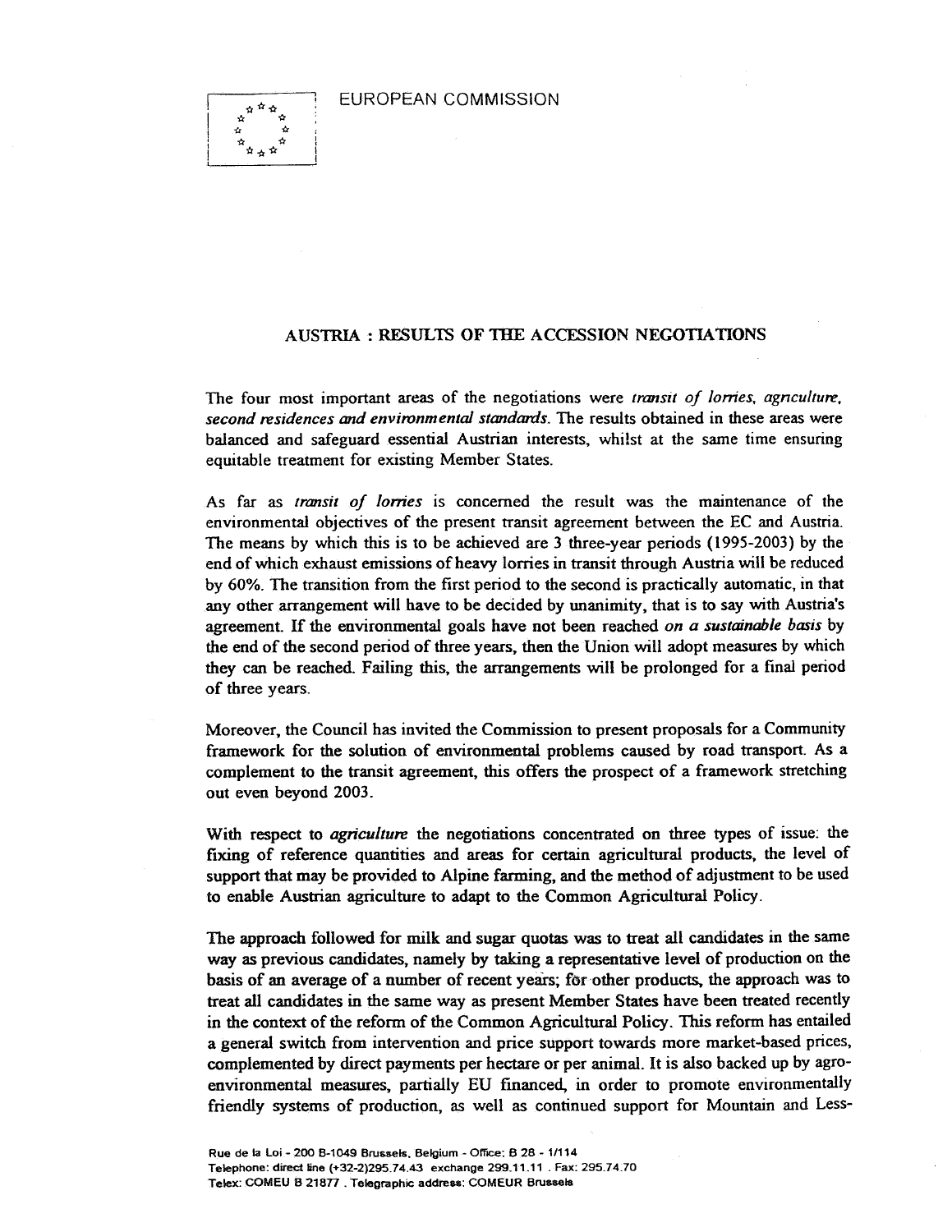Favoured Areas. The assurances that assistance may be provided in this way, together with the continuation of certain national schemes such as Austria's "Grundbetrag", were an important element in the agricultural package.

The final element of the package was the so-called " agro-budgetary" payments to all four candidates, in order to enable them to adjust agricultural support and stock values in the years immediately after accession. This offer was made to take account of the effort that candidates will have to make in order to adjust to CAP institutional prices immediately on I January 1995. Progressive alignment over a period of seven years, as Austria requested, would only have been possible if systematic border controls were maintained to control the payment and receipt of the border levies and payments that would have been necessary to maintain different price levels. Moreover, this would have involved systematic checks of all goods traffic in order to avoid fraud. Therefore the Union insisted on immediate price alignment, which also gives a substantial benefit to consumers from lower food prices.

Concerning *second residences*, it was clear from an early stage of the negotiations that Austria has a genuine. problem in certain regions as regards the availability of building land and to meet the needs of local people. It was also clear to the Commission that for a variety of reasons this problem was potentially more serious than in the other three candidate countries, all of which had also requested a derogation, in respect of the acquisition of second residences, from the Maastricht Treaty provisions on the liberalisation of capital movements. On the other hand capital liberalisation remains an important cornerstone of the single market and the Union was therefore most unwilling to introduce new exception to the principle.

On closer examination it became clear that the essential requirements to address the problem were permissible within the acquis, without having recourse to restrictions on capital flows. A joint declaration was therefore agreed confirming that Austria may take national, regional or local measures regarding second residences, provided that they are necessary for land-use planning and environmental protection, and apply without discrimination between nationals of different Member States of the Union.

Finally, there was the question of environmental standards and the free movement of goods in the single market. At the beginning of negotiations all four candidates transmitted to the Commission long lists of cases where they felt that their own internal standards of environmental, consumer or health protection were higher than those prevailing within the Union. These lists were accompanied by requests for derogations from the principle of the free movement of goods in the single market. Indeed, in most cases these requests were for open-ended derogations, until such time as the Union adopts comparable standards.

Closer examination showed that the majority of these questions could be resolved without great difficulty. A first category of cases turned out to be unproblematic in that it transpired that technical norms and standards were either equivalent or, indeed, higher in the Union than in the candidate country concerned. A second category was made up of cases where candidates have higher standards than the Union, but the Union has already adopted legislation comprising a timetable setting out when certain higher standards are to be attained in all Member States. Under such circumstances candidates have been granted transition periods until the entry into force of these standards throughout the Union. During these transition periods new Member States will be able to maintain their